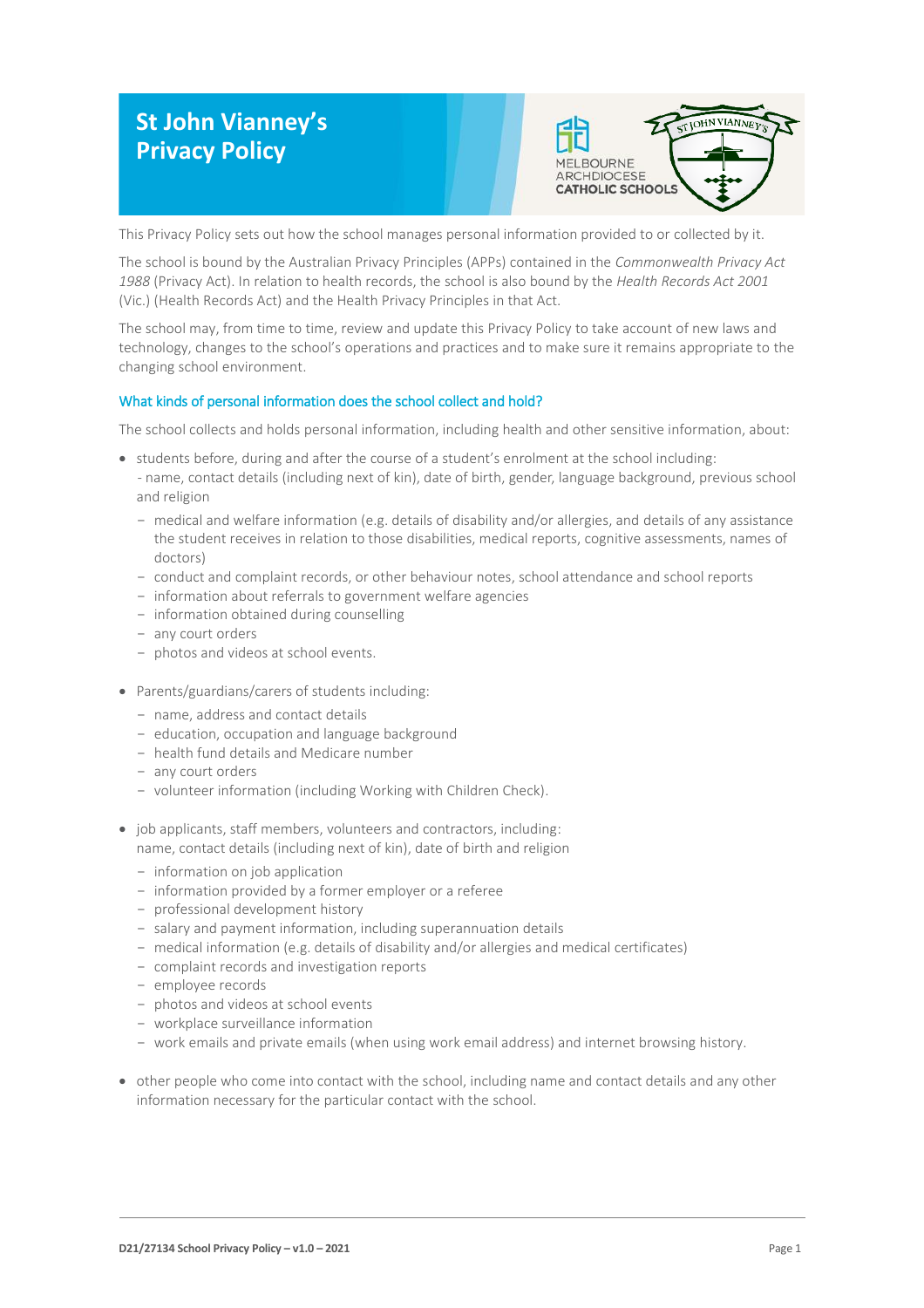#### Exception in relation to employee records

Under the Privacy Act, the Australian Privacy Principles do not apply to an employee record. As a result, this Privacy Policy does not apply to the school's treatment of an employee record where the treatment is directly related to a current or former employment relationship between the school and employee. The school handles staff health records in accordance with the Health Privacy Principles in the *Health Records Act 2001* (Vic.).

## How will the school collect and hold personal information?

## Personal information provided

The school will generally collect personal information held about an individual by way of:

- forms filled out by parents/guardians/carers or students
- face-to-face meetings and interviews
- emails and telephone calls
- through the school's online portal Synergetic, ICON ePortal, Seesaw & Google Drive.

On occasion, people other than parents/guardians/carers and students, such as job applicants and contractors, provide personal information to the school.

#### Personal information provided by other people

In some circumstances the school may be provided with personal information about an individual from a third party, for example a report provided by a medical professional or a reference from another school. The type of information the school may collect from another school may include:

- academic records and/or achievement levels
- information that may be relevant to assisting the new school to meet the needs of the student, including any adjustments.

#### Anonymity

The school needs to be able to identify individuals with whom it interacts and to collect identifiable information about them to facilitate the delivery of schooling to its students and its educational and support services, conduct the job application process and fulfil other obligations and processes. However, in some limited circumstances some activities and interactions with the school may be done anonymously where practicable, which may include making an inquiry, complaint or providing feedback.

#### Holding personal information

The school's approach to holding personal information is to ensure that it is stored securely and that access is provided only to persons who need such access. Depending on the nature of the personal information, it may be stored in locked rooms or cabinets (in the case of paper records), on secure digital devices or on the school computer systems with appropriate password protection.

#### How will the school use the personal information you provide?

The school will use personal information it collects from parents/guardians/carers for the primary purpose of collection, and for such other secondary purposes that are related to the primary purpose of collection and reasonably expected or consented to, by parents/guardians/carers.

## Students and parents/guardians/carers

In relation to the personal information of students and parents/guardians/carers, the school's primary purpose of collection is to enable the school to provide schooling to students enrolled at the school (including educational and support services for the student), exercise its duty of care and perform necessary associated administrative activities which will enable students to take part in all the activities of the school. This includes satisfying the needs of parents/guardians/carers, the needs of the student and the needs of the school throughout the whole period the student is enrolled at the school.

In particular, the purposes for which the school uses the personal information of students and parents/guardians/carers include: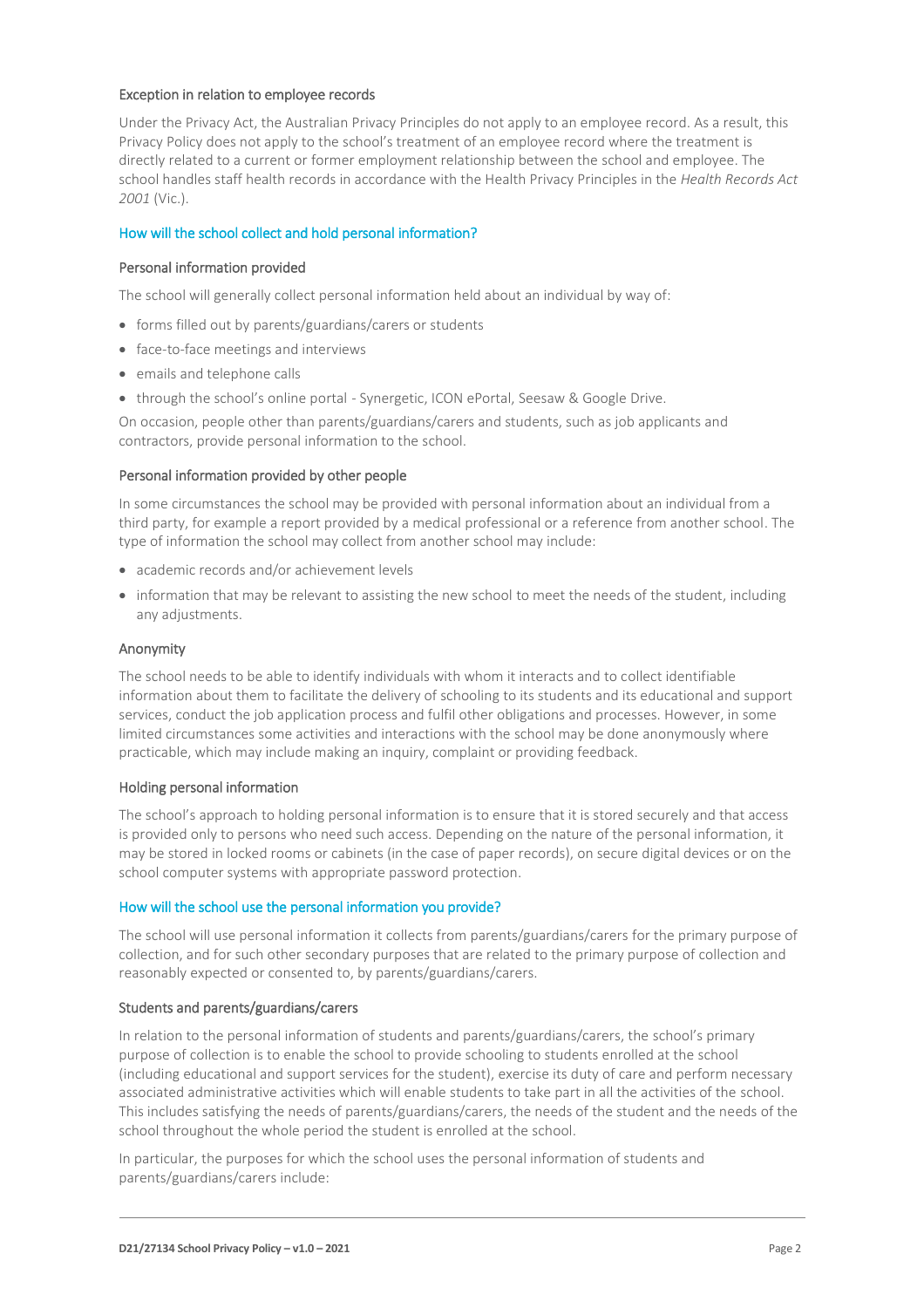- to keep parents/guardians/carers informed about matters related to their child's schooling, through correspondence, newsletters and magazines
- day-to-day administration of the school
- looking after students' educational, social and medical wellbeing
- seeking donations and marketing for the school
- to satisfy the school's legal obligations to discharge its duty of care
- to satisfy the legal obligations of the school's governing authority Melbourne Archdiocese Catholic Schools Ltd (MACS) and the Catholic Education Commission of Victoria Ltd (CECV)
- to satisfy the school service providers' legal obligations.

In some cases where the school requests personal information about a student or parent/guardian/carer, if the information requested is not provided, the school may not be able to enrol or continue the enrolment of the student or permit the student to take part in a particular activity.

## Job applicants and contractors

In relation to the personal information of job applicants and contractors, the school's primary purpose of collection is to assess and (if successful) engage the applicant, or contractor, as the case may be.

The purposes for which the school uses the personal information of job applicants and contractors include:

- administering the individual's employment or contract, as the case may be
- for insurance purposes
- seeking donations and marketing for the school
- satisfying the school's legal obligations, for example, in relation to child protection.

## Volunteers

The school also obtains personal information about volunteers who assist the school in its functions or conduct associated activities.

The purposes for which the school uses the personal information of volunteers includes:

- enabling the school to manage the engagement process of volunteers
- for insurance purposes
- satisfying the school's legal obligations, for example, in relation to child protection
- to confirm their suitability and to manage their visits.

## **Counsellors**

The school contracts with external providers to provide counselling and/or psychology services for some students. The principal may require the counsellor and/or psychologist to inform him or her or other teachers of any issues the principal and the counsellor and/or psychologist believe may be necessary for the school to know for the wellbeing or development of the student who is counselled or other students at the school.

# Parish

The school will not disclose any personal information to the school parish to facilitate religious and sacramental programs, or other activities such as fundraising, without consent.

## Marketing and fundraising

The school treats marketing and seeking donations for the future growth and development of the school as an important part of ensuring that the school continues to provide a quality learning environment in which both students and staff thrive. Personal information held by the school may be disclosed to organisations that assist in the school's fundraising, for example, the school's foundation or alumni organisation, or on occasion, external fundraising organisations.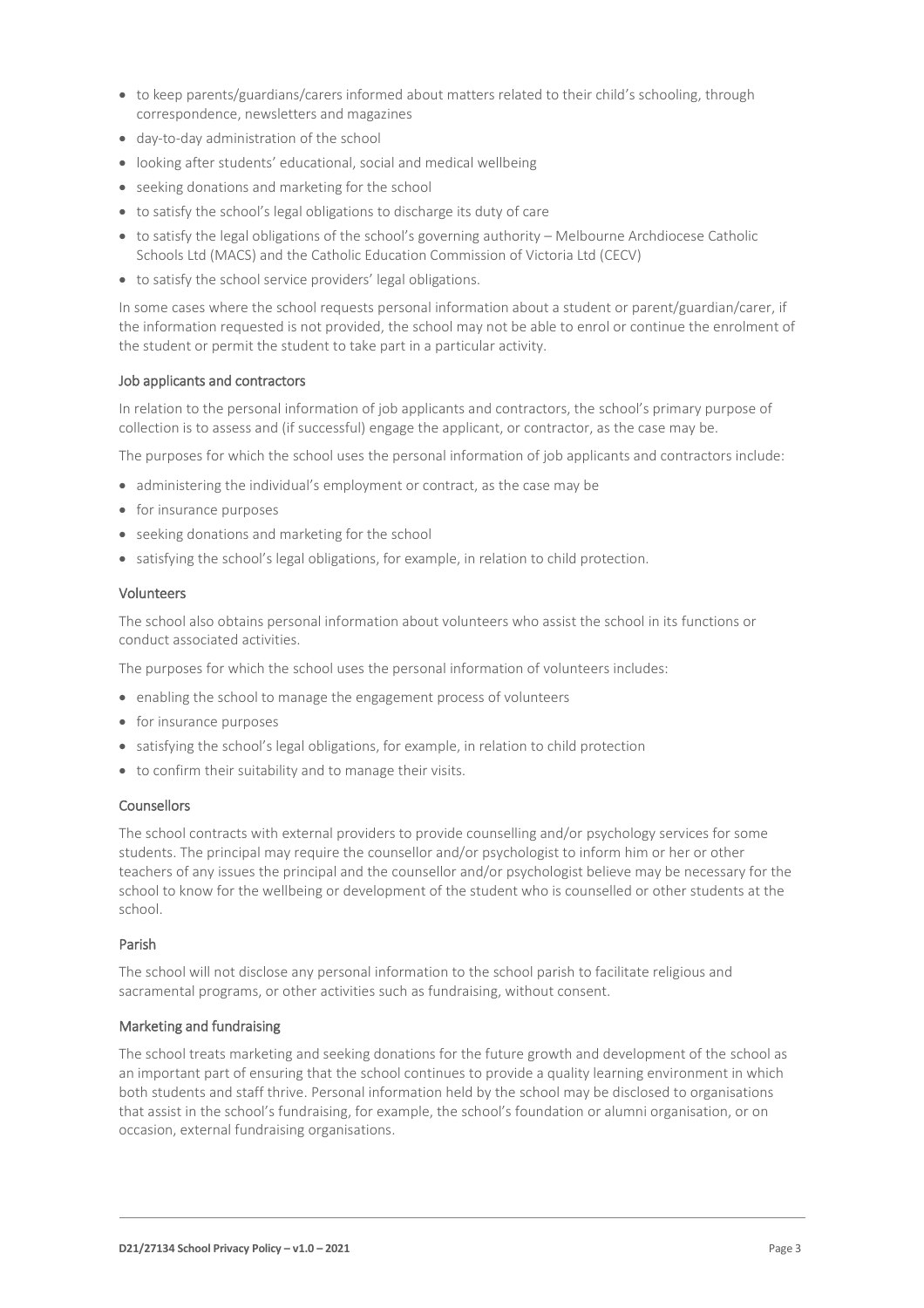Parents/guardians/carers, staff, contractors and other members of the wider school community may from time to time receive fundraising information. School publications, like newsletters and magazines, which include personal information and sometimes people's images, may be used for marketing purposes.

## Who might the school disclose personal information to?

The school may disclose personal information, including sensitive information, held about an individual for educational, administrative and support purposes. This may include to:

- school service providers which provide educational, support and health services to the school, either at the school or off campus
- people providing educational support such as sports coaches, volunteers, counsellors, sports coaches and providers of learning and assessment tools
- third party service providers that provide online educational and assessment support services, document and data management services, training and support services, hosting services, and software-as-a-service applications, such as the Integrated Catholic Online Network (ICON) and Google G Suite
- authorised agencies and organisations to enable the school to discharge its responsibilities, e.g. under the Australian Education Regulation 2013 (Regulation) and the *Australian Education Act 2013* (Cth) relating to students with a disability, including Nationally Consistent Collection of Data (NCCD) quality assurance processes, participation in the Australian Early Development Census (AEDC) and government audits
- authorised organisations and persons who support the school by providing consultative services or undertaking assessments for the purpose of educational programming or providers of health services such as counsellors, psychologists, school nursing services, dental vans. Specific consent is obtained to collect and disclose this type of sensitive and health information as part of a service request which may include release of relevant medical or allied health reports, educational planning and evaluation documents such as personalised learning/behaviour/medical management plans
- other third parties which the school uses to support or enhance the educational or pastoral care services for its students or to facilitate communications with parents/guardians/carers
- support the training of selected staff in the use of the school's systems, such as ICON and ROSAE
- another school including to its teachers to facilitate the transfer of a student
- federal and state government departments and/or agencies engaged by them
- health service providers
- recipients of school publications, such as newsletters and magazines
- students/parents/guardians/carers and their emergency contacts
- assessment and educational authorities including the Victorian Curriculum and Assessment Authority (VCAA) and the Australian Curriculum, Assessment and Reporting Authority (ACARA)
- anyone to whom the parent/guardian/carer authorises the school to disclose information
- anyone to whom the school is required or authorised to disclose the information by law, including under child protection and information sharing laws.

## Nationally Consistent Collection of Data on School Students with Disability

The school is required by the Australian Education Regulation 2013 (Cth) and *Australian Education Act 2013* (Cth) to collect and disclose certain information to inform the Students with a Disability (SwD) loading via the NCCD. The school provides the required information at an individual student level to an approved authority. Approved authorities must comply with reporting, record-keeping and data quality assurance obligations under the NCCD. Student information provided to the federal government for the purpose of the NCCD does not explicitly identify any student.

# Sending and storing information overseas

The school may disclose personal information about an individual to overseas recipients, for instance, to facilitate a school exchange or a student overseas tour. However, the school will not send personal information about an individual outside Australia without either:

obtaining the consent of the individual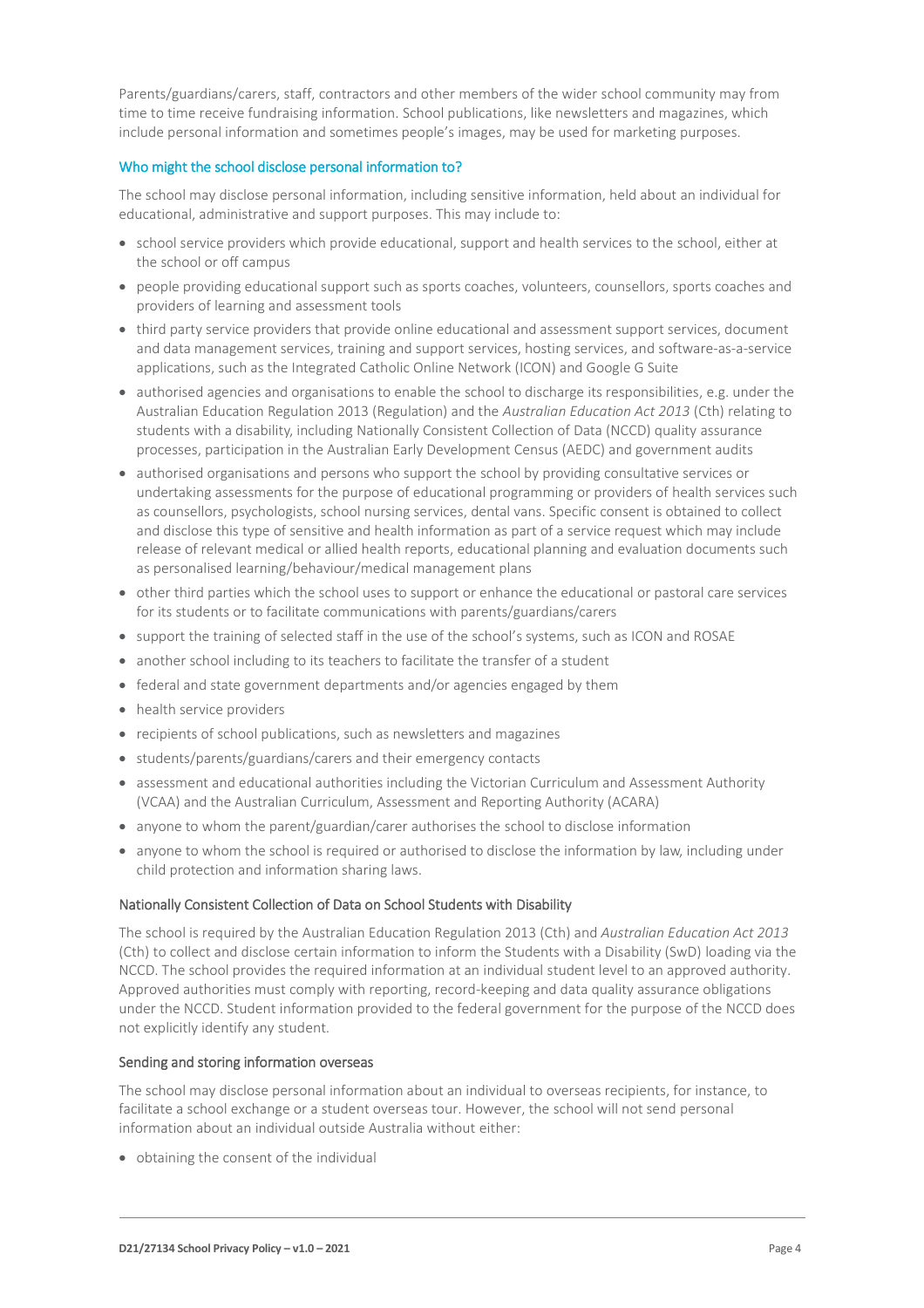otherwise complying with the Australian Privacy Principles or other applicable privacy legislation.

The school may from time to time use the services of third-party online service providers (including for the delivery of services and third-party online applications, or apps relating to email, instant messaging and education and assessment, such as Google G Suite and Gmail) which may be accessible by the parent/guardian/carer. Some personal information, including sensitive information, may be collected and processed or stored by these providers in connection with these services. These online service providers may be located in or outside Australia.

School personnel and the school's service providers may have the ability to access, monitor, use or disclose emails, communications (e.g. instant messaging), documents and associated administrative data for the purposes of administering the system and services ensuring their proper use.

The school makes reasonable efforts to be satisfied about the security of any personal information that may be collected, processed and stored outside Australia, in connection with any cloud and third-party services and will endeavour to ensure the cloud is located in countries with substantially similar protections as the Australian Privacy Principles.

The countries in which the servers of cloud service providers and other third-party service providers are located may include:

Australia and United States of America

Where personal and sensitive information is retained by a cloud service provider on behalf of the school to facilitate human resources and staff administrative support, this information may be stored on servers located in or outside of Australia.

Otherwise, it is not practicable to specify in this policy the countries in which overseas recipients of personal information are likely to be located.

## How does the school treat sensitive information?

In referring to sensitive information, the school means: information relating to a person's racial or ethnic origin, political opinions, religion, trade union or other professional or trade association membership, philosophical beliefs, sexual orientation or practices or criminal record, that is also personal information; health information and biometric information about an individual.

Sensitive information will be used and disclosed only for the purpose for which it was provided or a directly related secondary purpose, unless the parent/guardian/carer agrees otherwise, or the use or disclosure of the sensitive information is allowed by law.

## Management and security of personal information

The school's staff are required to respect the confidentiality of students' and parents/guardians/carers' personal information and the privacy of individuals.

The school has in place steps to protect the personal information the school holds from misuse, interference and loss, unauthorised access, modification or disclosure by use of various methods including locked storage of paper records and password access rights to computerised records. This includes responding to any incidents which may affect the security of the personal information it holds. If the school assesses that anyone whose information is affected by such a breach is likely to suffer serious harm as a result, we will notify them and the Office of the Australian Information Commissioner of the breach.

## Access and correction of personal information

Under the Privacy Act and the Health Records Act, an individual has the right to seek and obtain access to any personal information and health records respectively which the school holds about them and to advise the school of any perceived inaccuracy. Students will generally be able to access and update their personal information through their parents/guardians/carers, but older students may seek access and correction themselves.

There are some exceptions to the access rights set out in the applicable legislation.

To make a request to access or to update any personal information the school holds about parents/guardians/carer or children, please contact the school principal or the school by telephone or in